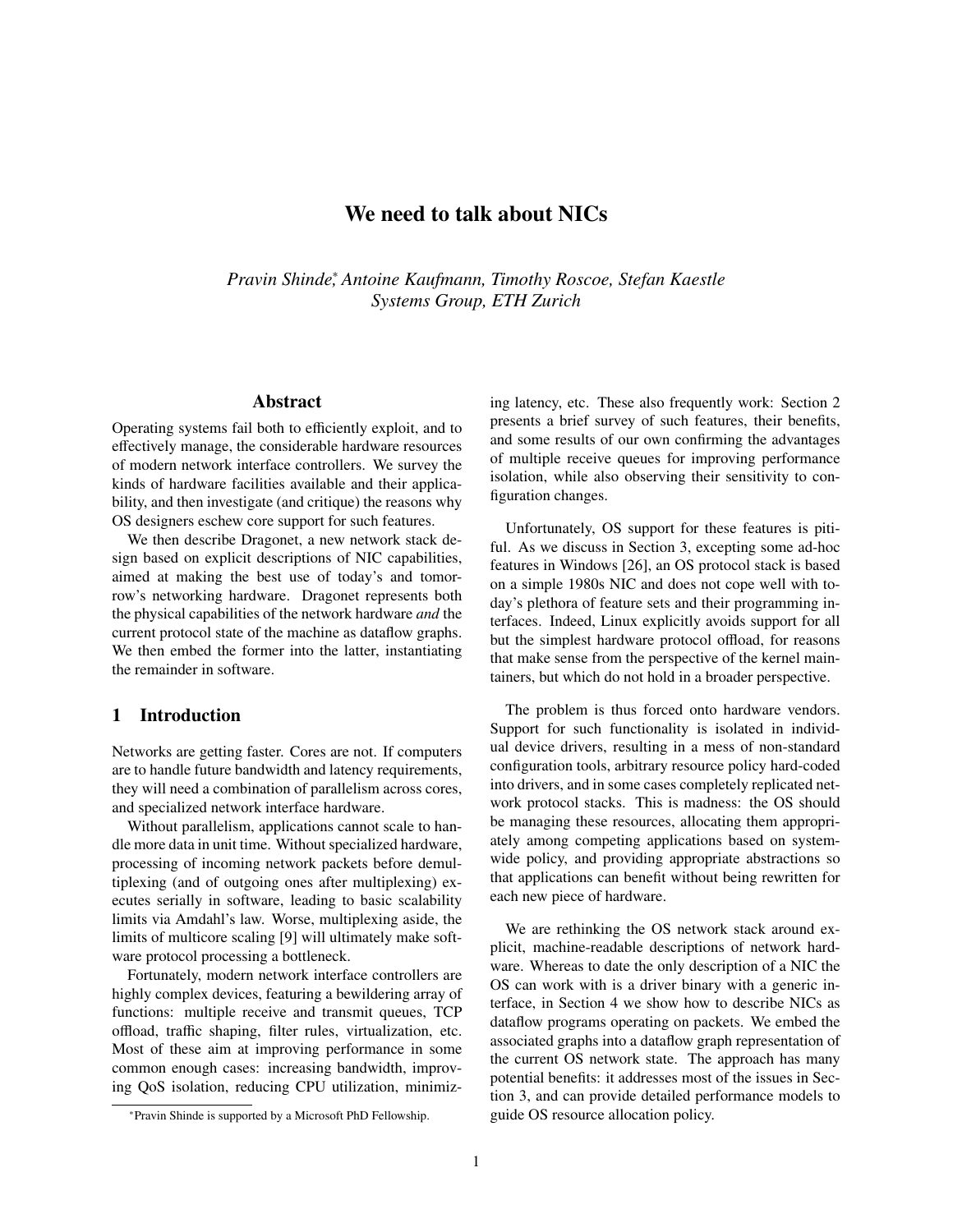## 2 The state of NIC hardware

There is a long history of offloading protocol processing to NICs. We now survey the broad landscape of modern NIC features, and the performance benefits they promise.

Even simple, old Ethernet NICs (e.g. [37]) provide functionality like multicast address filtering, to reduce CPU load caused by processing unwanted packets. Early NICs also reduced CPU load by offloading IP checksum calculation and validation of packet lengths, protocol fields, etc. The value of this functionality by itself is now debatable as CPUs are much faster, but it remains as a prerequisite for further acceleration.

Starting from relatively simple TCP Segmentation Offload (TSO), vendors have implemented increasingly complex TCP Offload Engines (TOEs), experimenting with different mixes of software and hardware functionality, including the use of embedded processors [18] and intelligent coalescing of interrupts based on packet properties [46]. The problem of handing off connections between OS and offload stacks has also been investigated [19]. TOEs can improve web server capacity by an order of magnitude [10], but they remain controversial due to complexity [44] and limits to applicability [27], an issue we return to in Section 3.

Multicore processors have also led to NIC features to aid scalability: multiple hardware queues for send and receive, Receive-Side Scaling (RSS), and configurable per-queue interrupt routing. The value of such features has been shown in many scenarios, for example, Routebricks provides a detailed analysis for software routers [7]. Affinity accept [34] extends this work to connection setup packets, deriving further benefits at the cost of minor changes to POSIX socket semantics.

Networks are now so fast that the memory system can become the bottleneck. Direct Cache Access (DCA) delivers incoming packets of a flow to the data cache of a selected core, bypassing RAM and thereby reducing memory bandwidth and latency, although performance is highly sensitive to correct configuration [12, 21].

At the same time, the CPU-intensive nature of cryptographic operations have led to some NICs integrating SSL and other crypto accelerators onto the data path [5]. Increasingly important network protocols like RDMA [36] and iSCSI [31] are designed assuming hardware acceleration, and supercomputers employ NICs with hardware support for MPI.

The rise of virtualization has also led to NIC support for virtual devices that can be directly mapped into virtual machines [33, 35]. Plentiful hardware queues help to provide quality of service and isolation. Modern virtualization-aware NICs [42] also provide onboard IOMMUs for address translation and protection on DMA transfers, per-flow queuing, traffic shaping on transmit, and even built-in switching functionality [39].

Given this complexity, it is unsurprising that some NICs are now fully programmable processors themselves [30], and are even used to prototype TCP offload engines [1] and self-virtualizing interfaces [35], as well as applications like intrusion prevention systems which perform wire-speed inline packet filtering [4]. On the other hand, configurable hardware such as FPGAs are used for niche applications such as algorithmic trading [23] and are integrated in some high-end NICs [43].

While undoubtedly useful, realizing the full benefit of hardware NIC features is difficult. In an arbitrary, but illustrative, example, each graph in Figure 1 shows the result of the same experiment run on different Linux servers using an Intel 82599 10GbE NIC [17] with support for hardware queues. We run two iperf [45] server processes on different cores, while the iperf clients execute on other machines. One client measures TCP throughput for 60 seconds, while the other adds crosstraffic load to the experiment after 10 seconds. The DEFAULT data shows the behavior of regular Linux trying to assign dedicated queues automatically, OPTIMAL the performance of manually dedicating queues and setting interrupt forwarding to the appropriate cores, and SUBOPTIMAL the impact of suboptimal interrupt affinity.

We make three observations: First, hardware features can dramatically affect performance: in the first plot, the default configuration deals poorly with cross-traffic. Second, Linux's policy can do well in some cases but fails to consistently find good configurations during a run (the second plot). Finally, the third plot shows poor performance of all the test configurations for at least one server.

In summary, hardware vendors incorporate ever-more sophisticated capabilities into NICs, with demonstrable benefits, but in most cases such benefits are not automatic, and careful system-specific configuration may be needed to fully realize them.

## 3 The state of OS network support

Modern OSes do not provide a good framework for NIC accelerators, and TCP Offload is a good example which illustrates the wider issues surrounding OS support for new NIC functionality. Linux does not support TOEs, for reasons the developers have made clear [44], and Mogul [27] also surveys similar arguments. We recap, and critique, these arguments here.

Deployment issues: These take many forms: Intelligent NICs use proprietary firmware the OS vendor cannot maintain, leading to security bugs and poor RFC compliance, configuration requires vendor-specific tools, support can only come from the hardware vendor (often a small company likely to go under), etc. Consequently, the OS is not granted the visibility into, and control over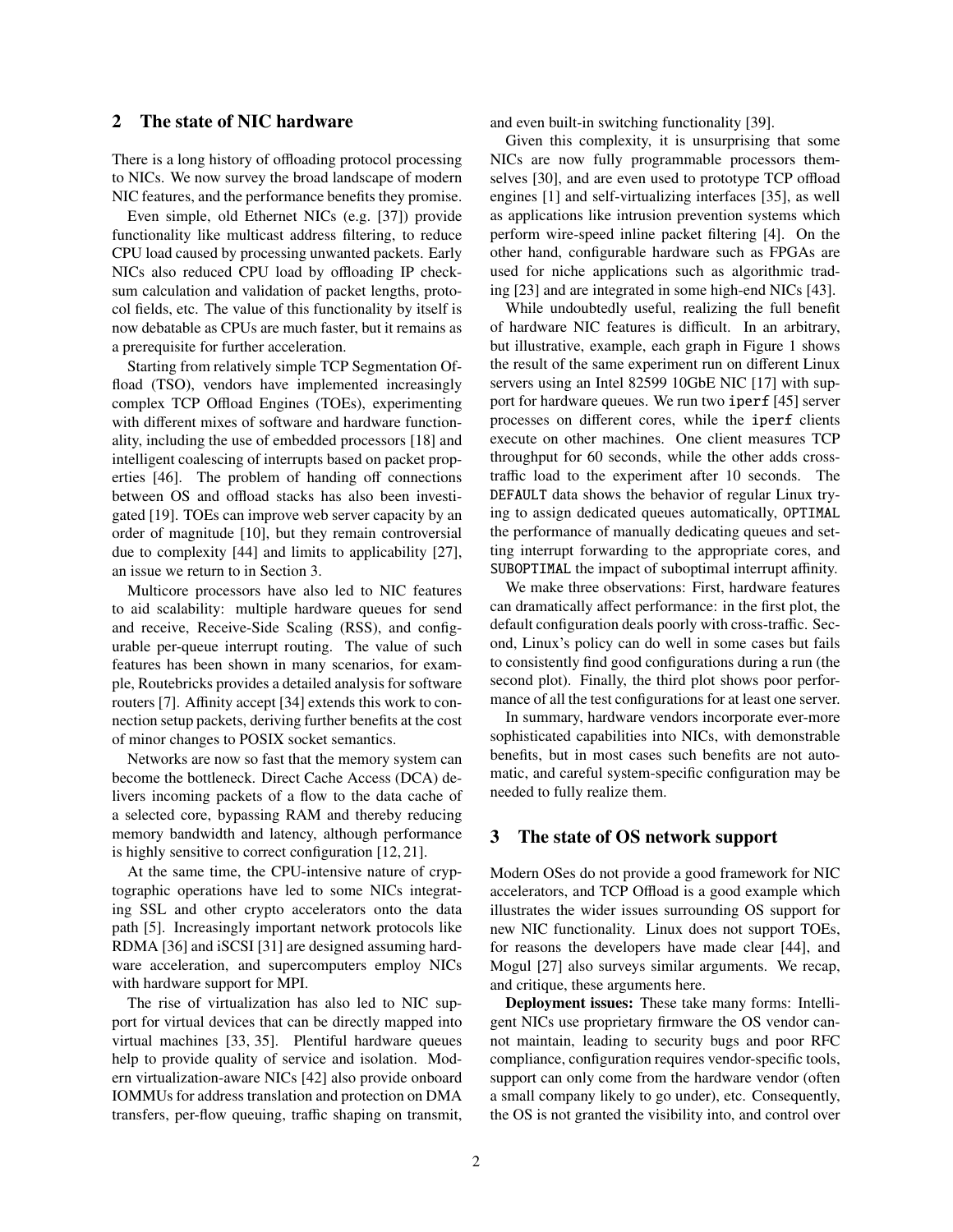

Figure 1: Impact of dedicating hardware queues and setting interrupt affinity on TCP throughput.

hardware required to provide solid OS functionality. We remark that GPUs face a similar visibility challenge, and researchers are exploring better ways to integrate them in the OS [38].

From a *research* perspective this is politics and business relationships, and it is myopic to thus exclude a large area of the design space: we should think about appropriate designs, not short-term irritations having little to do with technology. Consequently, in our work we deliberately bracket these considerations. Instead of shying away from programming any hardware that is not a CPU, OS researchers should pursue OS designs that aim to manage them [32].

Any performance gain is short term: The argument goes that cores will always get fast enough to render any hardware feature irrelevant for performance.

While valid once upon a time, this thinking is an outdated relic of the "free lunch" software era. Until the physics of logic gates changes, cores will not get faster.

Multiplexing is an essential part of protocol processing, and any attempt to move this into software results in a serialization point where Amdahl's law fundamentally limits scalability. Unlike 20 years ago with multimedia networks, sitting around and waiting will not render intelligent NICs redundant. Moreover, with processor architecture moving towards large sets of specialized processing elements [9], we can view NIC hardware as one subset of this trend. We need to understand how to write OS software for this kind of system.

The benefits are marketing fiction: Mogul [27] observes that hardware interfaces were often poorly designed for performance under many common workloads. For example, RDMA shows highly idiosyncratic performance characteristics: the OS overhead of descriptor management can frequently outweigh the gain from the hardware [11]. Buffer and flow management and interface complexity reduce the utility of intelligent NICs.

Of course, hardware features rarely improve performance in all cases and must be used judiciously. One can even build models to predict the value of protocol offload for different applications [40]. Also, sometimes, NICs just get it wrong.

However, this is no reason to ignore hardware which can deliver benefits in many cases. OS designers should critique such hardware more effectively and encourage designers to listen to their concerns [28]. This will not happen while OS maintainers ignore the hardware and leave the market to a small user group with a narrow set of requirements such as high frequency trading [23] and high performance computing [47].

The hardware lacks functionality: Modern OS protocol stacks are feature-rich, with sophisticated filtering and scheduling, and uniform configuration interfaces. In contrast, NICs which try to assume such functions never support the full capabilities of the OS stack, have hardware-specific resource limits (e.g. on flows), can suffer remote resource exhaustion attacks, and often require special tools for configuration.

This is true, but these are research challenges, not reasons to avoid modern hardware. We propose here one framework which aims to work around limitations, and move processing between hardware and software based on requirements, not ease of design: some users may care more about packet scheduling than filters, others vice versa, for example. The problem should be one of *placement* of functionality for a given workload, which we address explicitly in Section 4.

Integration is a nightmare: Supporting a complex piece of NIC hardware in a modern OS is an engineering effort requiring "massive, heavily invasive hooks into the network stack" [44]. Worse, having some flows or state handled by hardware and some by the OS eliminates the global system view otherwise enjoyed by the kernel, making it hard to manage resources.

We turn this argument around and claim it shows a basic flaw in current protocol stacks. An OS which manifestly fails to exploit the hardware to deliver good performance in a range of scenarios is simply a poorlydesigned OS. The discussion also generalizes beyond Linux and TOE to most other NIC features and OSes.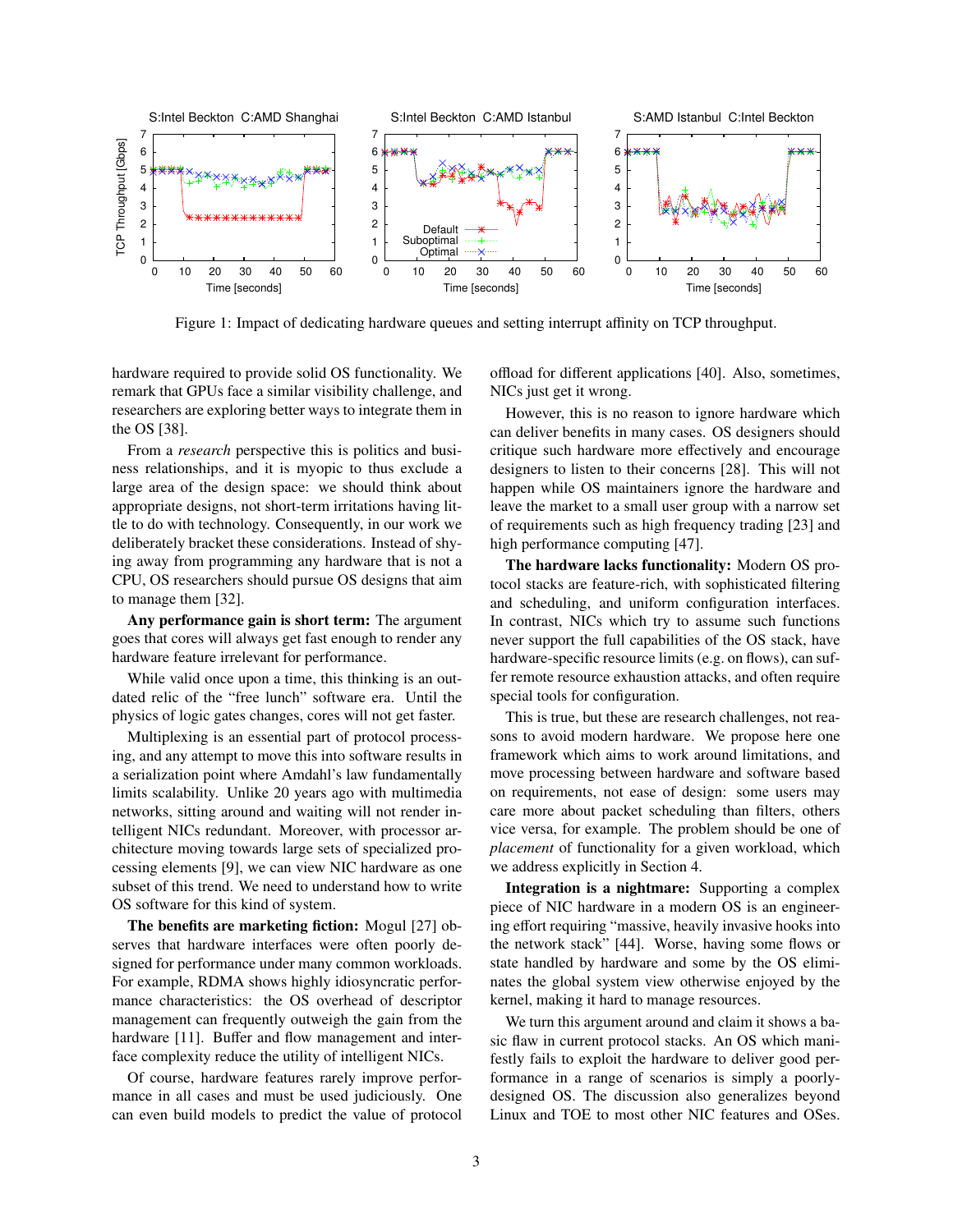For example, virtualization support on NICs [8] could deliver benefits to a single OS via reduced CPU usage and performance isolation, as with other virtualization support [3].

In response to the lack of core OS support and the difficulty of integration, NIC vendors have three choices. First, they can *encode policy in the driver* and hide it from the OS - for example, Intel 10GbE Linux drivers monitor TCP connections and try to dedicate a queue to a connection after 20 packets have been sent. As we have seen, this is sometimes good and sometimes bad, in that the OS has no control over this policy and cannot connect it with other resource allocation decisions.

Second, they can expose the functionality to speciallywritten applications using a *non-standard control interface* [15] or, in some cases, a new, separate network stack [41]. This works for niches (Finance, HPC), but is no long-term solution. Vendors realize this, but it can be the best option to gain revenue today.

Third, they can *hide complex functionality and policy in hardware* behind a compatibility interface. This is perhaps the worst possible option [28], since it prevents a more adventurous OS design from exploiting or managing the hardware effectively at all.

The objections above should be research challenges, and OS researchers should step up to the plate and provide a solution. We should describe NIC capabilities and limitations to the OS and equip it with an infrastructure to map application requirements and system-wide policies to the available hardware. We argue this can give better performance for applications, and a freer environment for NIC designers to innovate.

## 4 Dragonet: talking about NICs

We are designing *Dragonet*, a new network protocol stack initially targeting the Barrelfish research OS [2]. Our goals are to, first, *integrate new hardware features* while minimizing driver bloat; second, *regain a global view* of system resources and give the OS control of allocation policy; third, *manage user expectations* by switching between hardware and software implementation as requirements change; and finally *deliver understandable performance*: the models used by the OS to manage resources should explain how the performance of the stack changes.

Dragonet is inspired by much previous work, such as the use of dataflow graphs to represent protocol stack state [13,20,24], and systems which represent and schedule flows as first-class entities in the system [6, 29]. The key novel feature of Dragnonet is how we propose to exploit specialized hardware using graph embedding.

Physical Resource Graphs: Hardware features in Dragonet are described explicitly by a *Physical Resource*



Figure 2: Intel 82576 PRG for the receive path

*Graph* (PRG). This captures the NIC capabilities and can be viewed as a dataflow program which the hardware executes when sending or receiving a packet. Currently we write PRGs using a Haskell-based domain-specific language; Figure 2 shows a simplified PRG (generated automatically from the specification) for the receive path of an Intel 82576 1GbE NIC [16], a relatively simple NIC which nonetheless supports RSS and checksum offload. The PRG for the NIC 82599 used in Section 2 is much more complex, and we omit it for space reasons.

PRGs are a critical feature of Dragonet: they allow the OS to reason about the diverse capabilities of NIC hardware without a priori knowledge. The PRG is part of the OS-driver interface, putting resource policy back in the core OS (where it belongs), while hardware configuration remains in the driver (where it should be). PRG arcs and nodes can be annotated with processing costs such as latency to guide OS policy decisions.

The Logical Protocol Graph: Like the x-kernel [13], Dragonet views the state of the OS stack as a graph of protocol operations, the *Logical Protocol Graph* (LPG). Figure 3 shows the LPG for the receive path of the experiment in Section 2.

The LPG captures the global OS network state at a high level, and can be viewed as a dataflow program executed whenever a packet enters the system (from either an application or the network). For correctness, the OS must instantiate the function of each LPG node either in hardware or software. Data must be passed appropriately between these nodes. The LPG changes as connections (or connectionless endpoints) come and go, and so in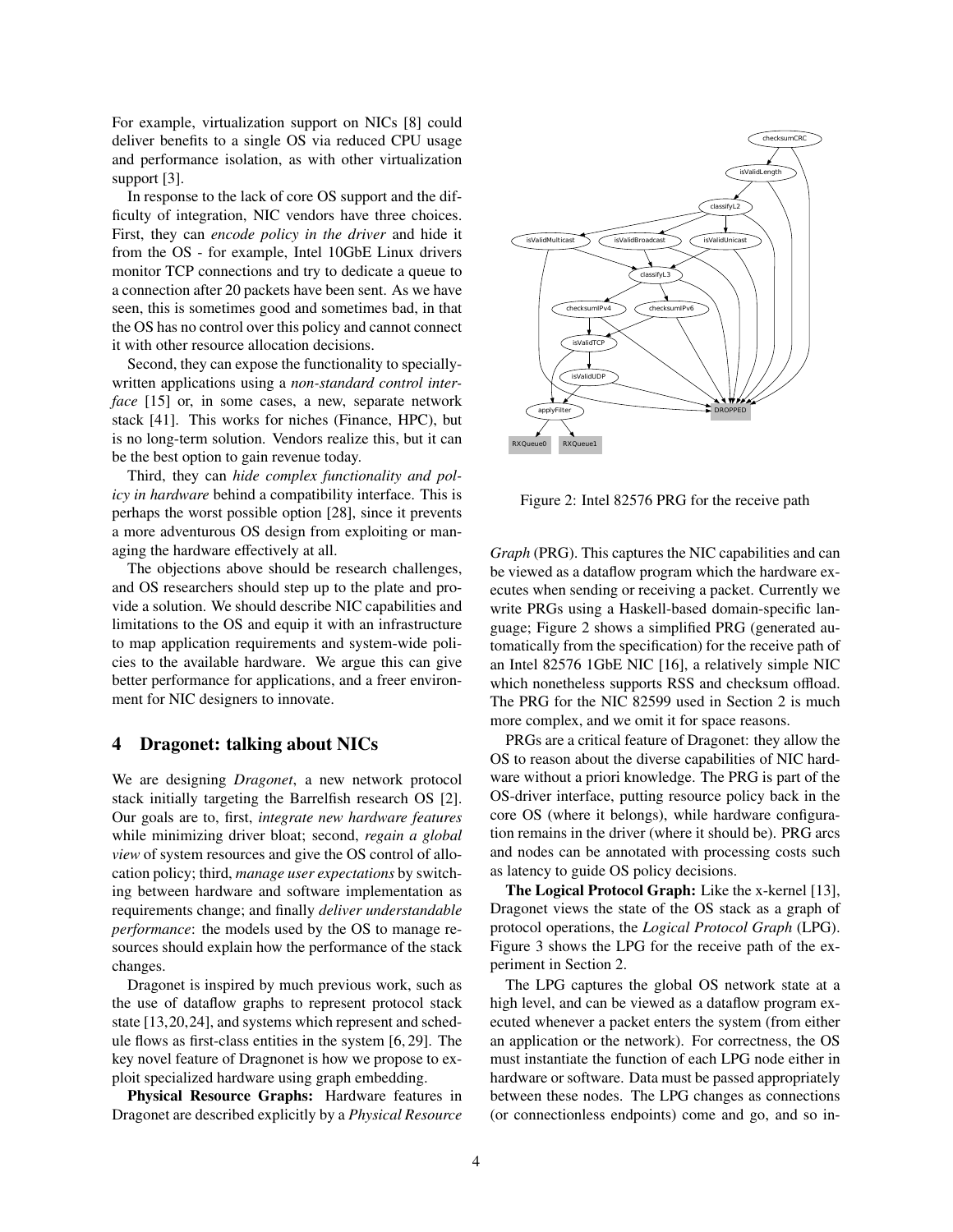stantiation must be incremental.

Note that a graph representation in the OS does not imply strictly structuring packet handling *code* using an operator for each node, as in the x-kernel [13], Click [20], or P2 [24]. Starting from an LPG, many software options are possible, including a layered structure similar to existing stacks in Linux, Windows, etc. However systems like Melange [25] have shown that incorporating semantic information into the network stack can result in more efficient implementations. This is in part due to the possibility of global optimizations of memory management.

The LPG has two further important properties. First, arc annotations can express properties of flows similar to PRG, such as latency guarantees or priorities. Our first non-trivial annotations will use Network Calculus [22] to specify connection requirements.

Second, we can perform semantics-preserving transformations on the LPG, much as the relational algebra specifies how query plans can be transformed without changing query semantics. In a software-only implementation, this allows us to use cost-based optimization to lay out optimal protocol stacks, for example to drop incoming packets early. It can also be extended to encapsulate the cost of traversing inter-core links, and thereby aid in placing functionality in a NUMA machine, for example.

In practice, we find it is easy to express simple rewrite rules on LPGs, but a complete semantic treatment is highly complex, and an interesting area of research.

Our design allows us to fully integrate general purpose cores embedded on NICs into Dragonet. Consequently, we can schedule software-provided module implementations on such cores to minimize communication cost.

PRG embedding: At its simplest, exploiting a NIC's hardware becomes a matter of embedding as much of the PRG as possible into a valid transformation of the LPG, and then instantiating the rest of the LPG in software. Figure 3 shows an example LPG where nodes which can be mapped to hardware capabilities are shaded. Abstract graph embedding is NP-complete, but in our case there are a limited number of options (for example, the network itself is a fixed node in both graphs) and early experiments suggest it is highly tractable.

#### 5 Conclusions and Challenges

The Dragonet approach overcomes the limitation of fixed boundaries between hardware and OS, and between application and OS. By making these boundaries flexible, applications can use the hardware better whenever it is available, and the OS has precisely the global view of system state which is denied to Linux (and other OSes) with current designs.

Naturally, there are many unsolved challenges. To talk about NICs usefully, the PRG also requires a perfor-



Figure 3: Example for a LPG. The gray boxes represent modules mapped to hardware provided features.

mance model of the hardware and a way to calculate the performance characteristics of a path through the graph. NICs have hardware limits (queues, flow table entries, filter rules, etc.), and Dragonet has to deal with intelligently spilling these to software. Some NICs can also be configured in different ways, complicating the corresponding PRGs. Also, NIC semantics and the LPG don't always match: for example, many perform only partial flow classification using hashing. Finally, some hardware doesn't fit our current core/fixed function dichotomy, for example micro-engines [14].

Nevertheless, Dragonet explores one way to build a stack which assumes and embraces a wide variety of complex NIC features, rather than over-abstracting them away. We claim this is an important problem: if OS designers do not fix their designs, we face the uncertain prospect of NIC designers burying their clever ideas in hardware without any OS policy control at all.

#### Acknowledgments

We thank Gerd Zellweger and Kornilios Kourtis for their contributions and helpful suggestions.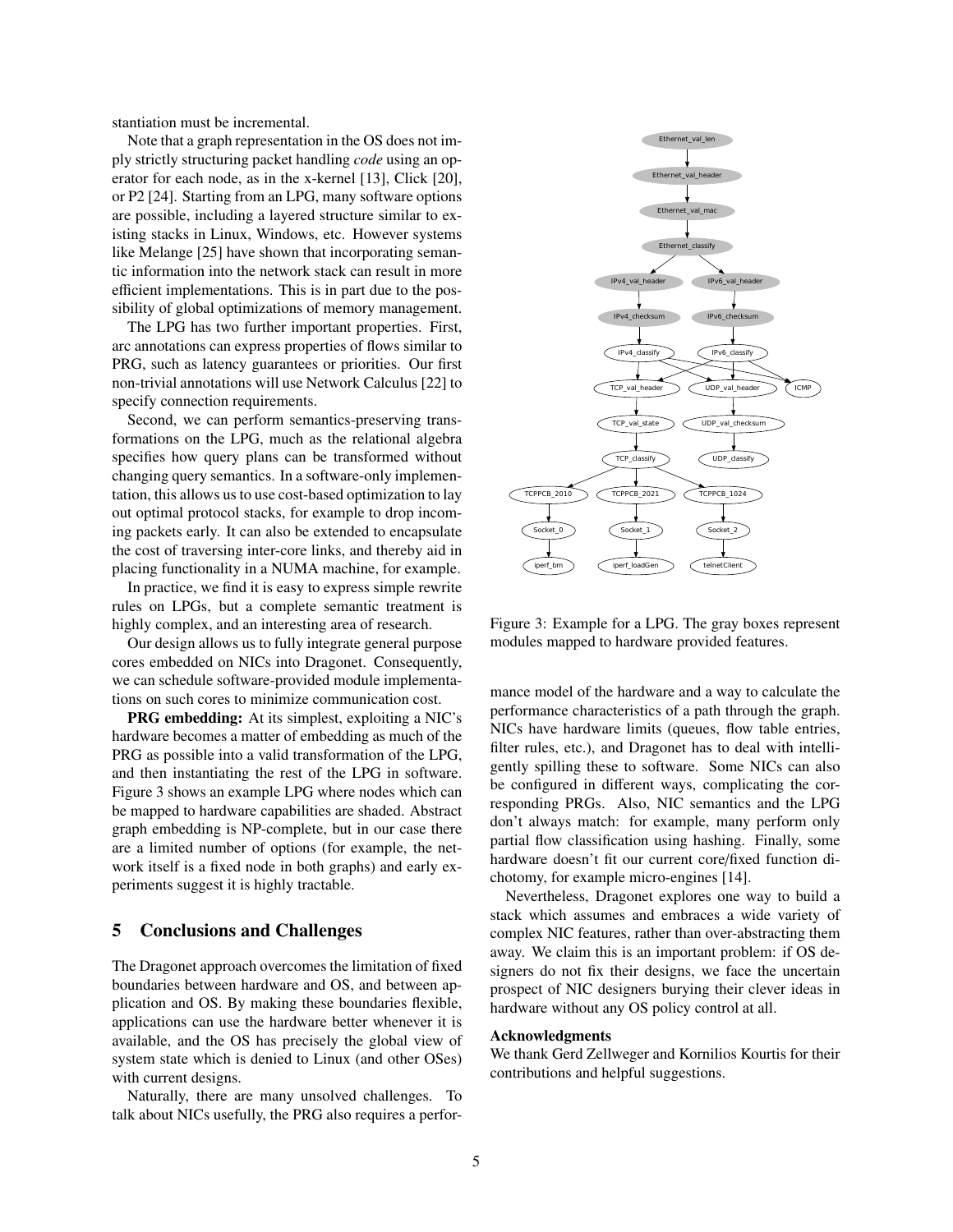# References

- [1] Ang, B. An evaluation of an attempt at offloading TCP/IP protocol processing onto an i960RN-based iNIC. *Computer Systems and Technology Laboratory, HP Laboratories* (2001).
- [2] Baumann, A., Barham, P., Dagand, P.-E., Harris, T., Isaacs, R., Peter, S., Roscoe, T., Schüpbach, A., and Singhania, A. The multikernel: a new OS architecture for scalable multicore systems. In *Proceedings of the 22nd ACM SIGOPS Symposium on Operating Systems Principles (SOSP)* (Big Sky, Montana, USA, 2009).
- [3] Belay, A., Bittau, A., Mashtizadeh, A., Terei, D., MAZIÈRES, D., AND KOZYRAKIS, C. Dune: safe userlevel access to privileged CPU features. In *Proceedings of the 10th USENIX conference on Operating Systems Design and Implementation (OSDI)* (Hollywood, CA, USA, 2012).
- [4] Bruijn, W. D., Slowinska, A., Reeuwijk, K. V., Hruby, T., Xu, L., and Bos, H. Safecard: a gigabit IPS on the network card. In *Proceedings of 9th International Symposium on Recent Advances in Intrusion Detection* (2006).
- [5] BURNSIDE, M., AND KEROMYTIS, A. Accelerating application-level security protocols. In *The 11th IEEE International Conference on Networks (ICON)* (2003), IEEE, pp. 313–318.
- [6] BURNSIDE, M., AND KEROMYTIS, A. D. High-speed I/O: the operating system as a signalling mechanism. In *Proceedings of the ACM SIGCOMM Workshop on Network-I*/*O Convergence: Experience, Lessons, Implications (NICELI)* (Karlsruhe, Germany, 2003).
- [7] Dobrescu, M., Egi, N., Argyraki, K., Chun, B., Fall, K., Iannaccone, G., Knies, A., Manesh, M., and Ratnasamy, S. Routebricks: exploiting parallelism to scale software routers. In *Proceedings of the 22nd ACM Symposium on Operating Systems Principles (SOSP)* (Big Sky, Montana, USA, 2009), vol. 9.
- [8] Dong, Y., Yang, X., Li, X., Li, J., Tian, K., and Guan, H. High performance network virtualization with SR-IOV. In *The 16th International Symposium on High-Performance Computer Architecture* (Bangalore, India, January 2010).
- [9] Esmaeilzadeh, H., Blem, E., St. Amant, R., Sankaralingam, K., and Burger, D. Dark silicon and the end of multicore scaling. *IEEE Micro 32*, 3 (May 2012).
- [10] Feng, W., Balaji, P., Baron, C., Bhuyan, L., and PANDA, D. Performance characterization of a 10gigabit ethernet TOE. In *Proceedings of 13th IEEE Symposium on High Performance Interconnects* (2005).
- [11] FREY, P. W., AND ALONSO, G. Minimizing the hidden cost of RDMA. In *29th IEEE International Conference on Distributed Computing Systems* (2009).
- [12] Huggahalli, R., Iyer, R., and Tetrick, S. Direct cache access for high bandwidth network I/O. In *Proceedings of the 32nd Annual IEEE International Symposium on Computer Architecture (ISCA)* (2005).
- [13] Hutchinson, N. C., and Peterson, L. L. The X-Kernel: An architecture for implementing network protocols. *IEEE Transactions on Software Engineering 17*, 1 (January 1991).
- [14] Intel Corporation. *Intel IXP2400*/*IXP2800 Network Processor Programmer's Reference Manual*, November 2003.
- [15] INTEL CORPORATION. Assigning Interrupts to Pro*cessor Cores using an Intel 82575*/*82576 or 82598*/*82599 Ethernet Controller*, September 2009. Application Note.
- [16] Intel Corporation. *Intel 82576 Gigabit Ethernet Controller Datasheet*, December 2010. Revision 2.61.
- [17] Intel Corporation. *Intel 82599 10 GbE Controller Datasheet*, December 2010. Revision 2.6.
- [18] Jang, H., Chung, S.-H., Kim, D. K., and Lee, Y.-S. An efficient architecture for a TCP offload engine based on hardware/software co-design. *Journal of Information Science and Engineering 509* (2011).
- [19] KIM, H., AND RIXNER, S. TCP offload through connection handoff. *ACM SIGOPS Operating Systems Review 40*, 4 (2006).
- [20] Kohler, E., Morris, R., Chen, B., Jannotti, J., and Kaashoek, M. F. The click modular router. *ACM Transactions on Computer Systems 18*, 3 (August 2000).
- [21] Kumar, A., Huggahalli, R., and Makineni, S. Characterization of direct cache access on multicore systems and 10GbE. In *Proceedings of the IEEE 15th International Symposium on High Performance Computer Architecture* (2009).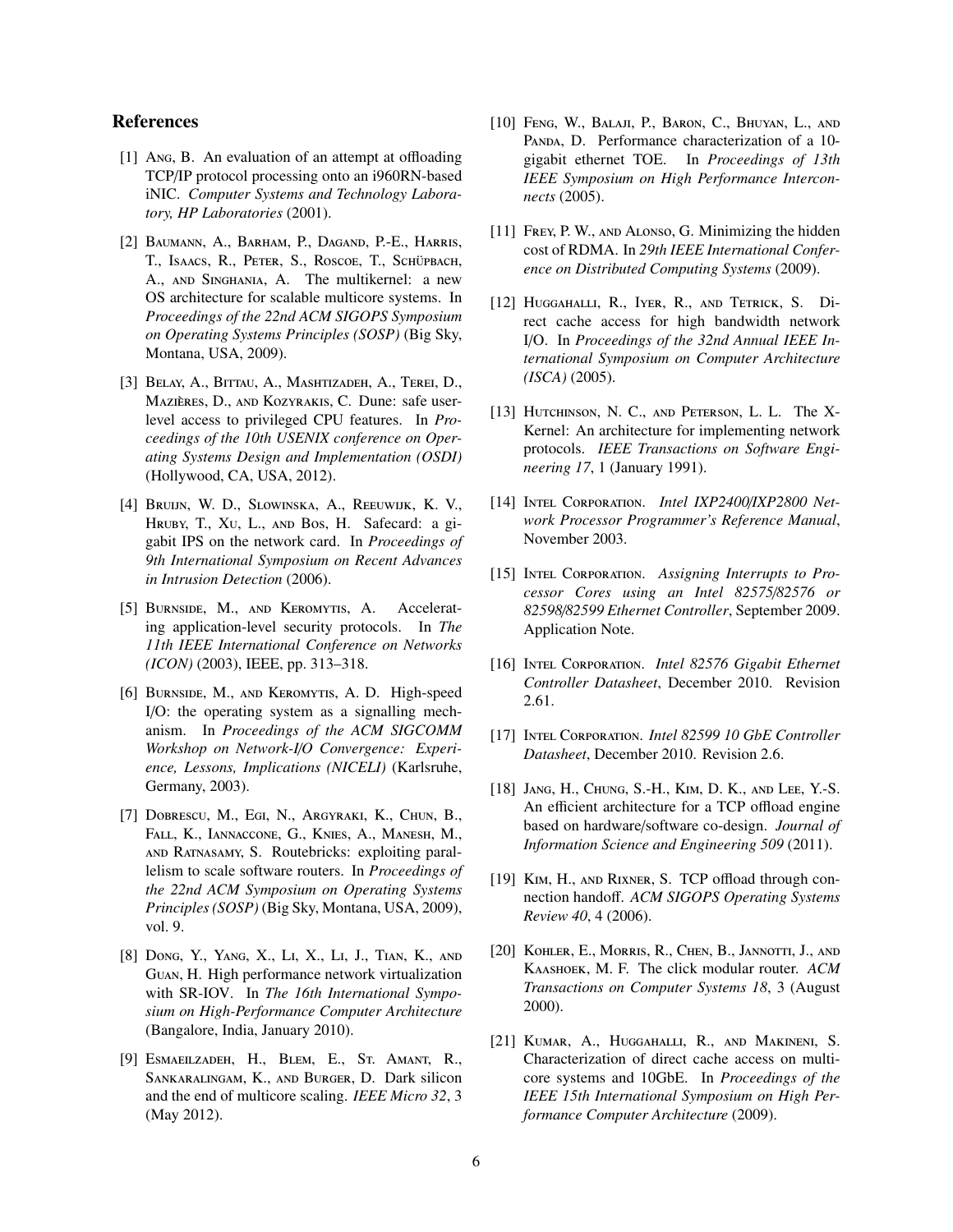- [22] Le Boudec, J.-Y., and Thiran, P. *Network Calculus*, vol. 2050 of *Lecture Notes in Computer Science*. Springer Verlag, 2001.
- [23] Lockwood, J., Gupte, A., Mehta, N., Blott, M., English, T., and Vissers, K. A low-latency library in FPGA hardware for high-frequency trading (HFT). In *Proceedings of the 20th Annual Symposium on High-Performance Interconnects (HOTI)* (2012).
- [24] Loo, B. T., Condie, T., Hellerstein, J. M., Maniatis, P., Roscoe, T., and Stoica, I. Implementing declarative overlays. In *Proceedings of the 20th ACM symposium on Operating Systems Principles (SOSP)* (Brighton, United Kingdom, 2005).
- [25] MADHAVAPEDDY, A., Ho, A., DEEGAN, T., SCOTT, D., and Sohan, R. Melange: creating a "functional" internet. In *Proceedings of the 2nd ACM SIGOPS*/*EuroSys European Conference on Computer Systems 2007* (Lisbon, Portugal, 2007).
- [26] MICROSOFT CORPORATION. Information about the TCP chimney offload, receive side scaling, and network direct memory access features in windows server 2008. Microsoft Knowledge Base article 951037, http://support.microsoft.com/kb/951037, revision 7.0, February 2011.
- [27] Mogul, J. C. TCP offload is a dumb idea whose time has come. In *Proceedings of the 9th International Workshop on Hot Topics in Operating Systems (HotOS)* (Lihue, Hawaii, 2003).
- [28] Mogul, J. C., BAUMANN, A., ROSCOE, T., AND SOARES, L. Mind the gap: reconnecting architecture and OS research. In *Proceedings of the 13th USENIX conference on Hot topics in operating systems* (Napa, California, 2011).
- [29] MOSBERGER, D., AND PETERSON, L. L. Making paths explicit in the scout operating system. In *Proceedings of the 2nd USENIX symposium on Operating systems design and implementation* (1996).
- [30] NETRONOME SYSTEMS, INC. *Netronome Flow Driver: Programmer's Reference Manual*, 2008. v.1.3.
- [31] Network Working Group. RFC 3720: Internet Small Computer Systems Interface (iSCSI). http: //tools.ietf.org/html/rfc3720.
- [32] NIGHTINGALE, E. B., HODSON, O., McILROY, R., HAWblitzel, C., and Hunt, G. Helios: heterogeneous multiprocessing with satellite kernels. In *Proceedings of the ACM SIGOPS 22nd Symposium on Operating Systems Principles (SOSP)* (Big Sky, Montana, USA, 2009).
- [33] PCI-SIG. IO virtualization. http://www.pcisig. com/specifications/iov/.
- [34] PESTEREV, A., STRAUSS, J., ZELDOVICH, N., AND MORris, R. Improving network connection locality on multicore systems. In *Proceedings of the 7th ACM European Conference on Computer Systems (Eurosys)* (2012).
- [35] RAJ, H., AND SCHWAN, K. High performance and scalable I/O virtualization via self-virtualized devices. In *Proceedings of the 16th ACM International Symposium on High Performance Distributed Computing (HPDC)* (Monterey, California, USA, 2007).
- [36] RDMA CONSORTIUM. Architectural specifications for RDMA over TCP/IP. http://www. rdmaconsortium.org/.
- [37] REALTEK SEMI-CONDUCTOR Co., LTD. *RTL8029AS: Realtek PCI Full-Duplex Ethernet Controller with built-in SRAM*, January 1997.
- [38] ROSSBACH, C. J., CURREY, J., SILBERSTEIN, M., RAY, B., and Witchel, E. Ptask: operating system abstractions to manage gpus as compute devices. In *Proceedings of the 23rd ACM SIGOPS Symposium on Operating Systems Principles (SOSP)* (Cascais, Portugal, 2011), pp. 233–248.
- [39] Santos, J., Turner, Y., Janakiraman, G., and Pratt, I. Bridging the gap between software and hardware techniques for I/O virtualization. In *Proceedings of the USENIX'08 Annual Technical Conference* (2008).
- [40] SHIVAM, P., AND CHASE, J. S. On the elusive benefits of protocol offload. In *Proceedings of the ACM SIGCOMM Workshop on Network-I*/*O Convergence: Experience, Lessons, Implications (NICELI)* (Karlsruhe, Germany, 2003).
- [41] Solarflare Communications, Inc. *Onload User Guide*. 9501 Jeronimo Road, Irvine, California 92618, 2010. Version 20101221.
- [42] Solarflare Communications, Inc. *Solarflare SFN5122F Dual-Port 10GbE Enterprise Server Adapter*, 2010.
- [43] SOLARFLARE COMMUNICATIONS, INC. SFA6900 ApplicationOnload Engine Overview. http://www.solarflare.com/Content/UserFiles/ Documents/Solarflare\_AOE\_Overview.pdf, 2012.
- [44] The Linux Foundation. toe. http://www. linuxfoundation.org/collaborate/workgroups/